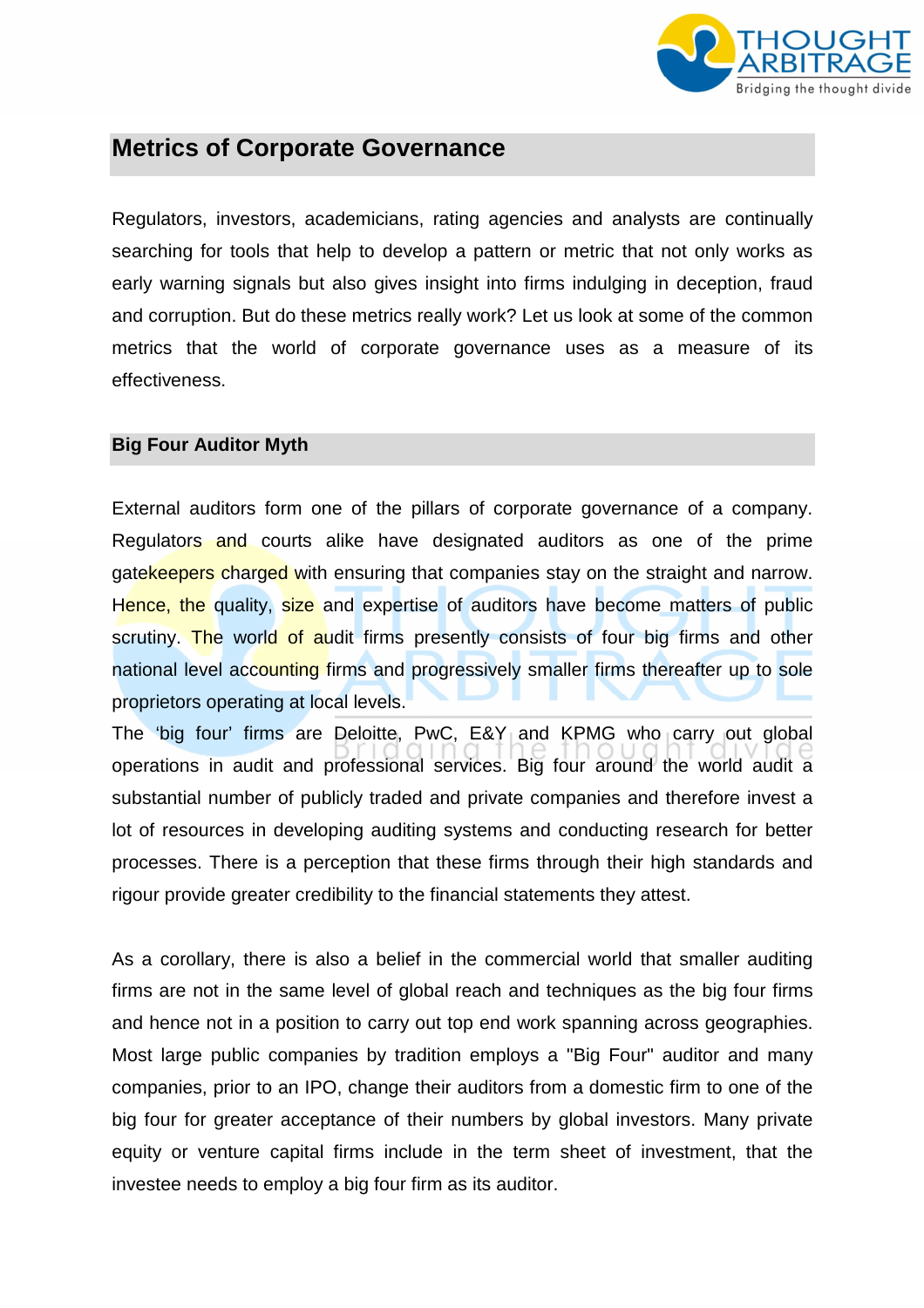

But the perception about big four auditors creating higher levels of credibility of financial statements may not be entirely justified considering a recent analysis by COSO, the US body that revolutionised the understanding of corporate reporting and internal controls, that says ,"Fraud goes undetected by auditors of all types and sizes". Big Six/Four firms audited 79 percent of the fraud companies during the period of ten years they had reviewed.

The recent SEC ruling on the role of PwC in the Satyam fraud case questions the quality of work done not only in relation to audits of Satyam by the Indian affiliates of PwC but all other audits by the firm as well.

Given the level of size and ability to invest, a Big Four auditor provides, but necessarily not always, a backdrop of greater credibility. Hence the metric of a higher value just by having a Big Four auditor may not always be a prudent benchmark of corporate governance.

### **Sequential Quarter's Growth/ Analyst Calls Myth**

Investors believe that companies that experience sequential quarter growth are on an upward trajectory of progress and thus a safe haven for investing money. Analysts predict future earnings and share prices of these companies and advise their clients to either buy or hold those shares.

Due to such market expectations, more and more companies try to meet or beat projections in order to grow market capitalisation and increase the value of options. The suspicion that consistently sequential quarter growth might have its origins embedded in earnings management has gained acceptance and popularity in recent times.

Many companies lay a huge emphasis on meeting expectations not realizing that there is no empirical evidence of any defined relationship between beating or meeting expectations and stock returns. (Study done by Kinney, Burgstahler and Martin, after analysing over 22,000 annual earnings). Over a period of time,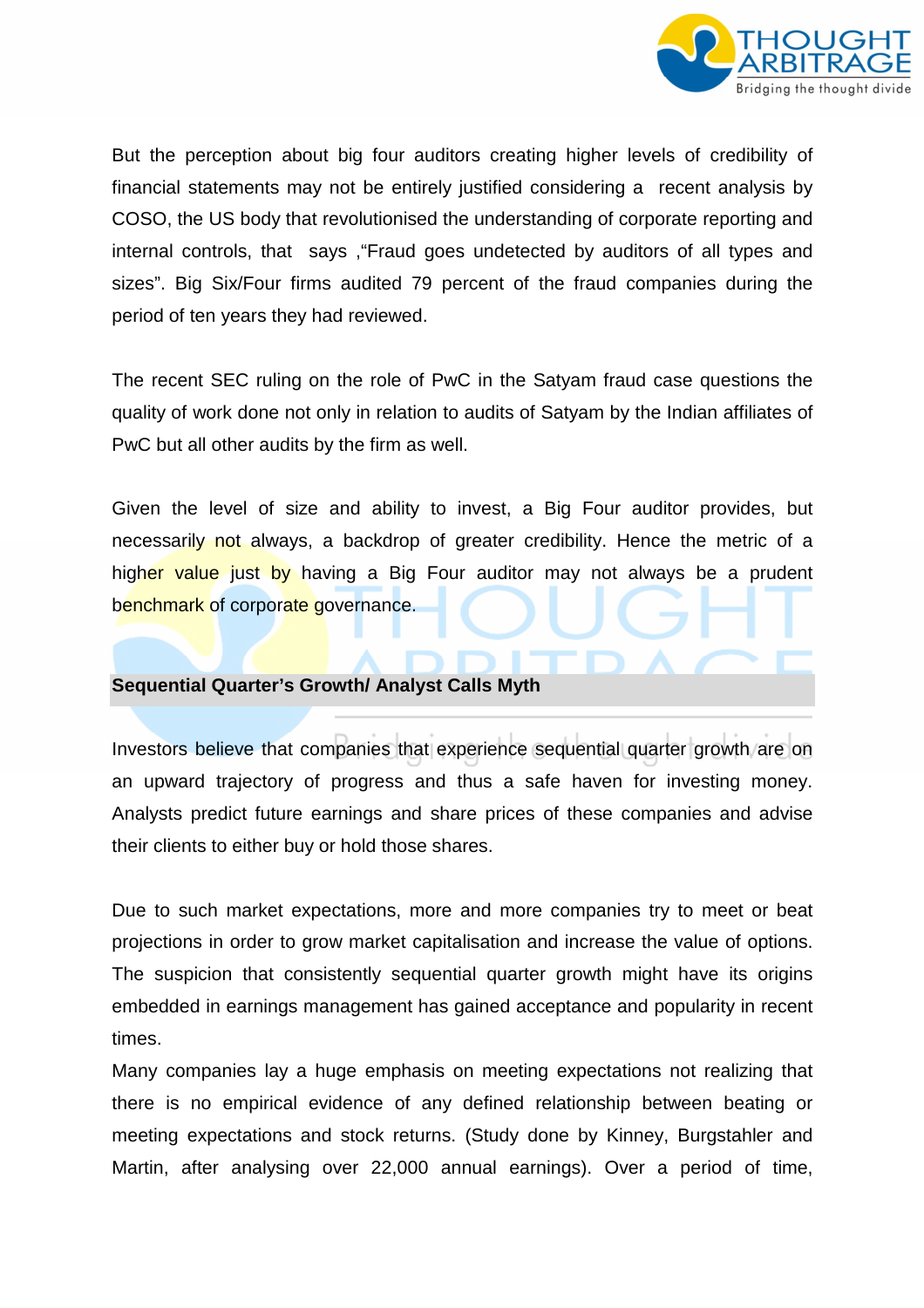

companies may even get into bankruptcy and litigation when the fine line between earnings management and fraud gets breached.

SEBI has recently barred seven entities from dealing in the stock market after finding that they were involved in manipulating share prices of these companies on the day of listing of IPO's. Satyam had over many years manufactured earnings that never existed but all along had met 'guidance' figures.

Warren Buffet's sums up earnings management as 'Managers that always promise to 'make the numbers' will at some point be tempted to make up the numbers'.

### **Governance Ratings and Awards Myth**

Several agencies have come out with a ratings methodology or criteria that claim to predict future performance of a company based on past or current governance metrics. Investors believe that governance ratings help to segregate their portfolios by identifying firms with good or bad governance and thereby reduce risks and optimise performance.

# Bridging the thought divide

Is it possible to rate a company's governance standards or is it a myth? The myth factor gets more credence going by a study done by the Rock Centre for Corporate Governance at the Stanford School which examined more than 15,000 ratings of 6,827 separate firms from late 2005 to early 2007. The purpose of the study was to look for correlations among the governance ratings and five basic performance metrics: (namely restatements of financial results, shareholder lawsuits, return on assets, a measure of stock valuation known as the Q Ratio, and Alpha—a measure of an investment's stock price performance on a risk-adjusted basis.)

The results showed that there was no significant correlation between its Corporate Governance Quotient (or CGQ) ratings and any of the five metrics. Also the correlations were very small 'and did not appear to be useful'.